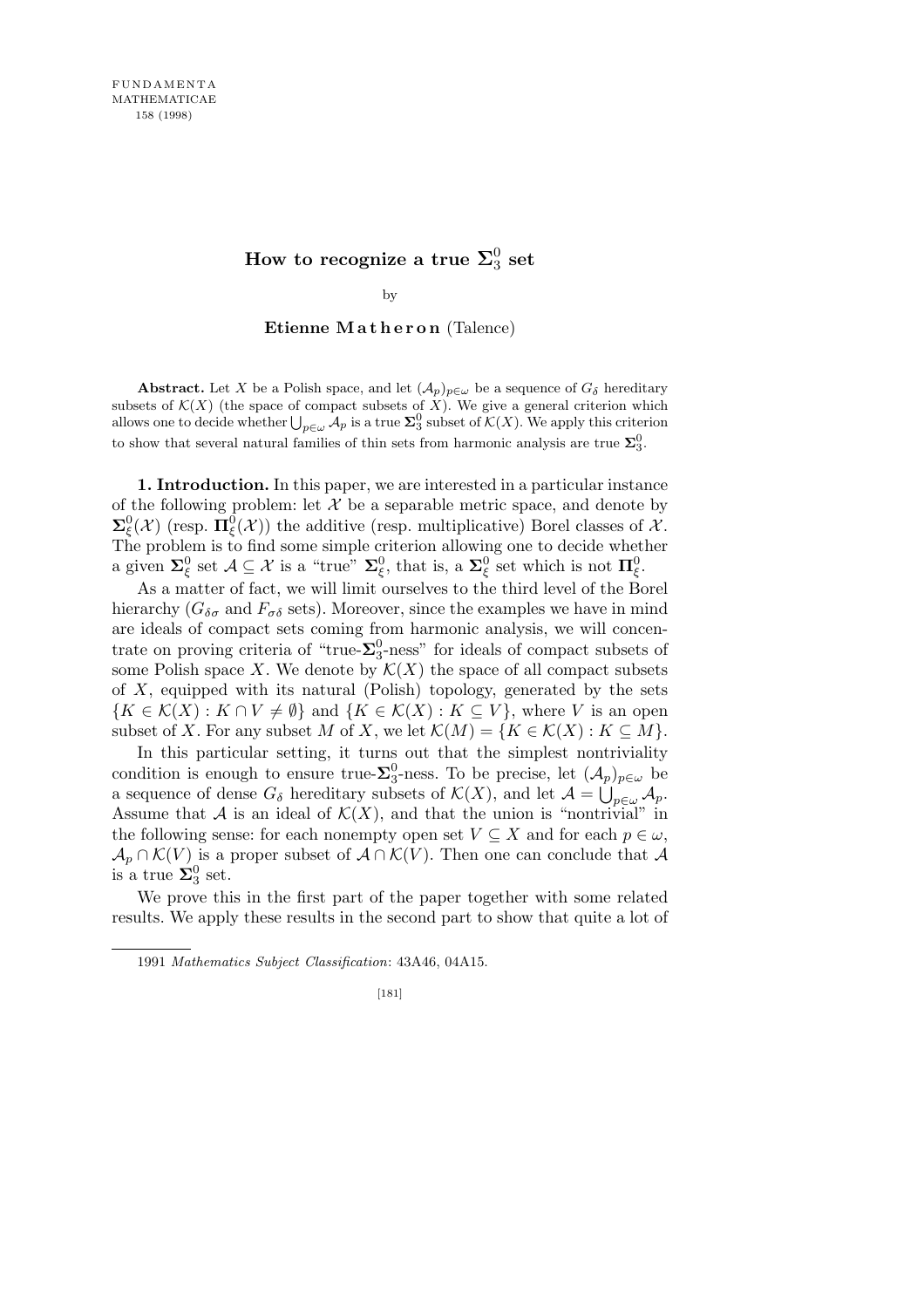natural families of thin sets from harmonic analysis happen to be true  $\Sigma_3^0$ (a rather curious descriptive phenomenon). In particular, we show that if **G** is a second-countable nondiscrete locally compact abelian group, then the family  $H$  of compact Helson subsets of  $G$  is a true  $\Sigma_3^0$ . The same result holds within any  $M_0$  set, and  $\mathcal{H}$  is also a true  $\Sigma_3^0$  *inside the countable sets*. In the case of the circle group, we already proved these results in [M]. However, the proofs given there were somewhat obscured by an immoderate use of constructions which are very classical in harmonic analysis, but still rather technical. In the present paper, we actually use very little harmonic analysis.

**2. General results.** In this section, *X* is a Polish space,  $\mathcal{K}(X)$  is the space of compact subsets of *X*, and  $\mathcal{K}_{\omega}(X)$  is the family of countable compact subsets of *X*.

DEFINITION 1. Let  $\mathcal A$  be a subset of  $\mathcal K(X)$ .

(a) *A* is said to be *hereditary* if it is downward closed under inclusion.

(b)  $\mathcal A$  is an *ideal* of  $\mathcal K(X)$  if it is hereditary and stable under finite unions.

(c) If *A* is hereditary, we say that *A* is a *big* subset of  $\mathcal{K}(X)$  if it contains a dense  $G_{\delta}$  *hereditary* subset of  $\mathcal{K}(X)$ .

It is quite possible that any comeager hereditary subset of  $\mathcal{K}(X)$  is big, but we are unable to prove it.

DEFINITION 2. Let  $\mathcal{M}_1$  and  $\mathcal{M}_2$  be two subsets of  $\mathcal{K}(X)$ . We say that  $\mathcal{M}_1$  *is nowhere contained in*  $\mathcal{M}_2$  if for each nonempty open set  $V \subseteq X$ ,  $\mathcal{M}_1 \cap \mathcal{K}(V)$  is not contained in  $\mathcal{M}_2$ .

We can now state the main results of this section.

THEOREM A. Let  $(A_p)_{p \in \omega}$  be a sequence of nonempty hereditary subsets *of*  $K(X)$ , and let  $A = \bigcup_{p \in \omega} A_p$ . Assume that A is a big ideal of  $K(X)$ .

(a) If *A* is nowhere contained in any  $A_p$ , then *A* is not  $\Pi_3^0$  in  $K(X)$ .

(b) *If the perfect sets in A are nowhere contained in any Ap*, *then the family of perfect sets in*  $\mathcal A$  *is not*  $\Pi_3^0$  *in*  $\mathcal K(X)$ *.* 

(c) If the finite sets in A are nowhere contained in any  $A_p$ , then  $A \cap$  $\mathcal{K}_{\omega}(X)$  *is not relatively*  $\mathbf{\Pi}^0_3$  *in*  $\mathcal{K}_{\omega}(X)$ *.* 

Theorem A follows immediately from a more precise and less readable result, Theorem B below, which we will state after a few definitions.

In the sequel, we will use the notations  $\mathcal{B}$  and  $\mathcal{B}_1$  for the following families of compact sets: either  $\mathcal{B} = \mathcal{B}_1 = \mathcal{K}(X)$ , or  $\mathcal{B} = \mathcal{B}_1$  = the family of perfect compact subsets of *X*, or else  $\mathcal{B} = \{\emptyset\} \cup \{\{x\} : x \in X\}$  and  $\mathcal{B}_1 = \{K \in \mathcal{B} \}$  $K(X): K$  is of the form  $\{x\} \cup \{x_n : n \in \omega\}$ , where  $(x_n) \subseteq X$  and  $x_n \to x\}$ . Notice that in each case,  $\emptyset \in \mathcal{B}$  and  $\mathcal{B}$  is a  $G_{\delta}$  subset of  $\mathcal{K}(X)$ .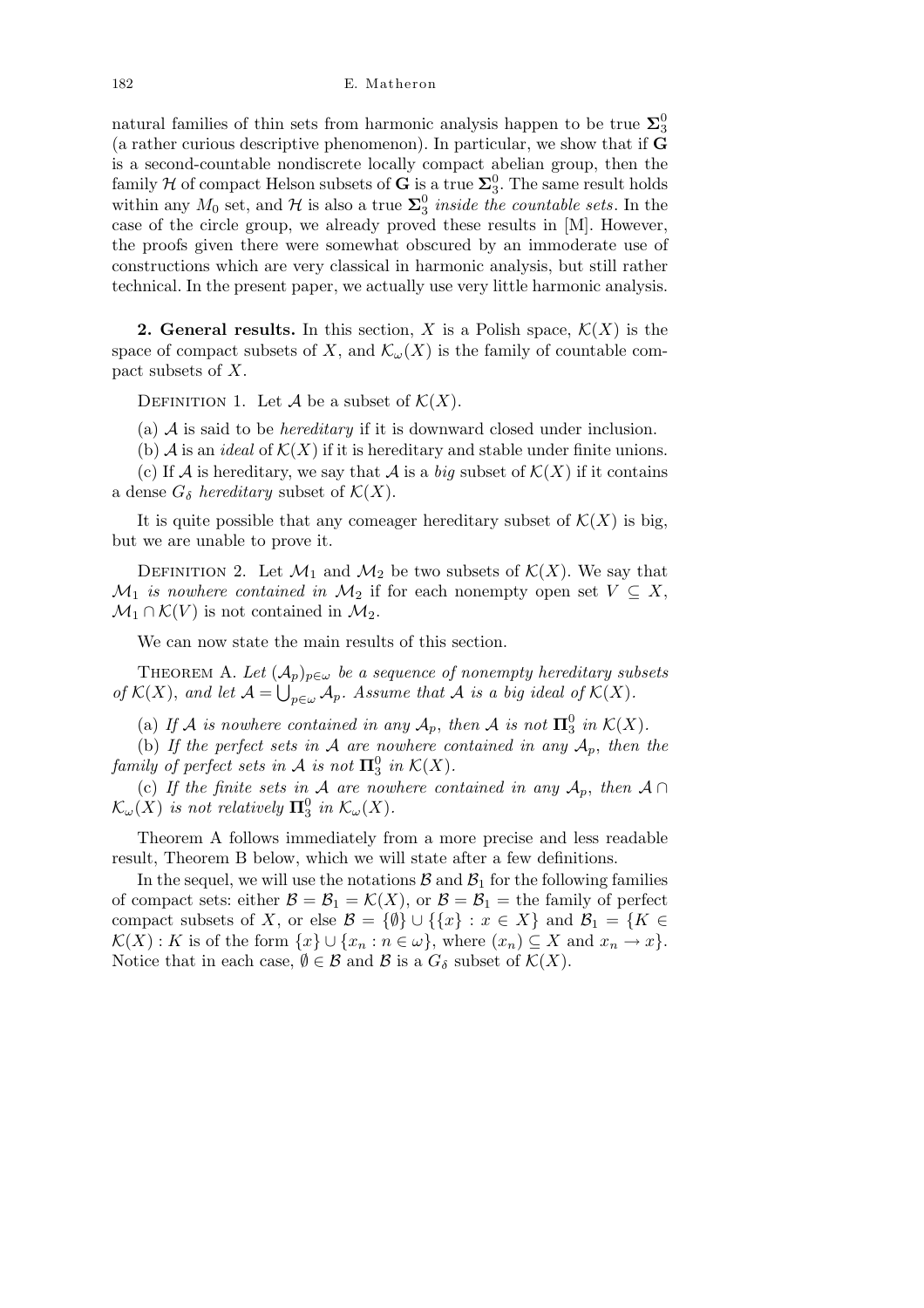If M is a subset of  $\mathcal{K}(X)$ , we denote by  $\mathcal{M}^{\text{f}}$  the family of compact subsets of *X* which are finite unions of elements of *M*.

We denote by  $2^{\omega}$  the Cantor space of all infinite 0-1 sequences, endowed with its usual (compact, metrizable) topology.

If  $\alpha \in \mathbb{2}^{\omega}$  and  $p \in \omega$ , we define  $\alpha_p \in \mathbb{2}^{\omega}$  by  $\alpha_p(q) = \alpha(\langle p, q \rangle)$ , where  $(p, q) \mapsto \langle p, q \rangle$  is any fixed bijection from  $\omega^2$  onto  $\omega$ .

Finally, let  $\mathbf{Q} = \{ \alpha \in \mathbf{2}^{\omega} : \exists k \ \forall n \geq k \ \alpha(n) = 0 \}$ , and  $\mathbf{W} = \{ \alpha \in \mathbf{2}^{\omega} : \exists k \ \forall n \geq k \ \alpha(n) = 0 \}$  $\exists p \alpha_p \notin \mathbf{Q}$ . It is well known that **W** is a true  $\Sigma_3^0$  subset of  $2^{\omega}$  (see [Ke2]).

Our slightly more precise version of Theorem A now reads as follows. To deduce Theorem A from it, one just has to take  $\mathcal{B} = \mathcal{K}(X)$  in case (a), *B* = the perfect subsets of *X* in case (b), and  $B = \{\emptyset\} \cup \{\{x\} : x \in X\}$  in case (c).

THEOREM B. Let  $(A_p)_{p \in \omega}$  be a sequence of (nonempty) hereditary subsets *of*  $K(X)$ , and let *A be any big subset of*  $K(X)$ *. Assume that*  $(A \cap B)^f$  *is nowhere contained in any*  $A_p$ *. Then there exists a continuous map*  $\alpha \mapsto E(\alpha)$ *from*  $2^{\omega}$  *into*  $\mathcal{K}(X)$  *such that:* 

• *For each*  $\alpha \in 2^{\omega}$ ,  $E(\alpha) \in \mathcal{B}_1$ .

- *If*  $\alpha \in \mathbf{W}$ , *then*  $E(\alpha) \in \mathcal{A}^f$ .
- *If*  $\alpha \notin \mathbf{W}$ , *then*  $E(\alpha) \notin \bigcup_{p \in \omega} A_p$ .

*In particular, there is no*  $\Pi_3^0$  *set*  $\mathcal{M} \subseteq \mathcal{K}(X)$  *such that*  $\mathcal{A}^f \cap \mathcal{B}_1 \subseteq \mathcal{M} \cap$  $\mathcal{B}_1 \subseteq \bigcup_{p \in \omega} \mathcal{A}_p$ *.* 

As an immediate consequence, we get a kind of "Baire category theorem" for big  $\Pi^0_3$  ideals:

COROLLARY. Let  $\mathcal{A} \subseteq \mathcal{K}(X)$  be a big  $\mathbf{\Pi}^0_3$  ideal. If  $(\mathcal{A}_p)_{p \in \omega}$  is a sequence *COROLLARY. Let*  $A \subseteq \mathcal{K}(A)$  *be a oig*  $\mathbf{H}_3$  *iaeal. If*  $(A_p)_{p \in \omega}$  *is a sequence of hereditary subsets of*  $\mathcal{K}(X)$  *such that*  $A \subseteq \bigcup_{p \in \omega} A_p$ *, then there exist an integer p and a nonempty open set*  $V \subseteq X$  *such that*  $A \cap K(V) \subseteq A_p$ *.* 

Some simple remarks may help to justify the hypotheses of Theorem B. Assume that *X* is perfect.

1) If *A* is not big, the result is not true. For example, let *A* be the ideal of finite sets and  $\mathcal{A}_p = \{K \in \mathcal{K}(X) : \text{card}(K) \leq p\} \ (p \in \omega)$ ; then A is nowhere contained in any  $A_p$ , but it is obviously an  $F_\sigma$  set.

2) One cannot drop the hypothesis that *A* is an ideal. For example, let  $D = \{x_n : n \in \omega\}$  be a countable dense subset of *X*, and let  $G = X \setminus D$ . Define  $\mathcal{A} = \mathcal{K}(G) \cup \bigcup_{n \in \omega} \mathcal{K}(\{x_n\})$  and  $\mathcal{A}_p = \mathcal{K}(G) \cup \bigcup_{n \leq p} \mathcal{K}(\{x_n\})$ . Then *A* is big, the  $A_p$ 's are hereditary and *A* is nowhere contained in any  $A_p$ ; yet  $\mathcal{A}$  is  $\Pi_3^0$  (it is the union of a  $G_\delta$  and a countable set).

3) Finally, one cannot remove the hereditarity assumption on the  $A_p$ 's. For example, let  $\{K_p : p \in \omega\}$  be any countable dense subset of  $\mathcal{K}(X)$  (the  $K_p$ 's being pairwise distinct), and let  $\mathcal{A}_p = \mathcal{K}(X) \setminus \{K_n : n > p\}.$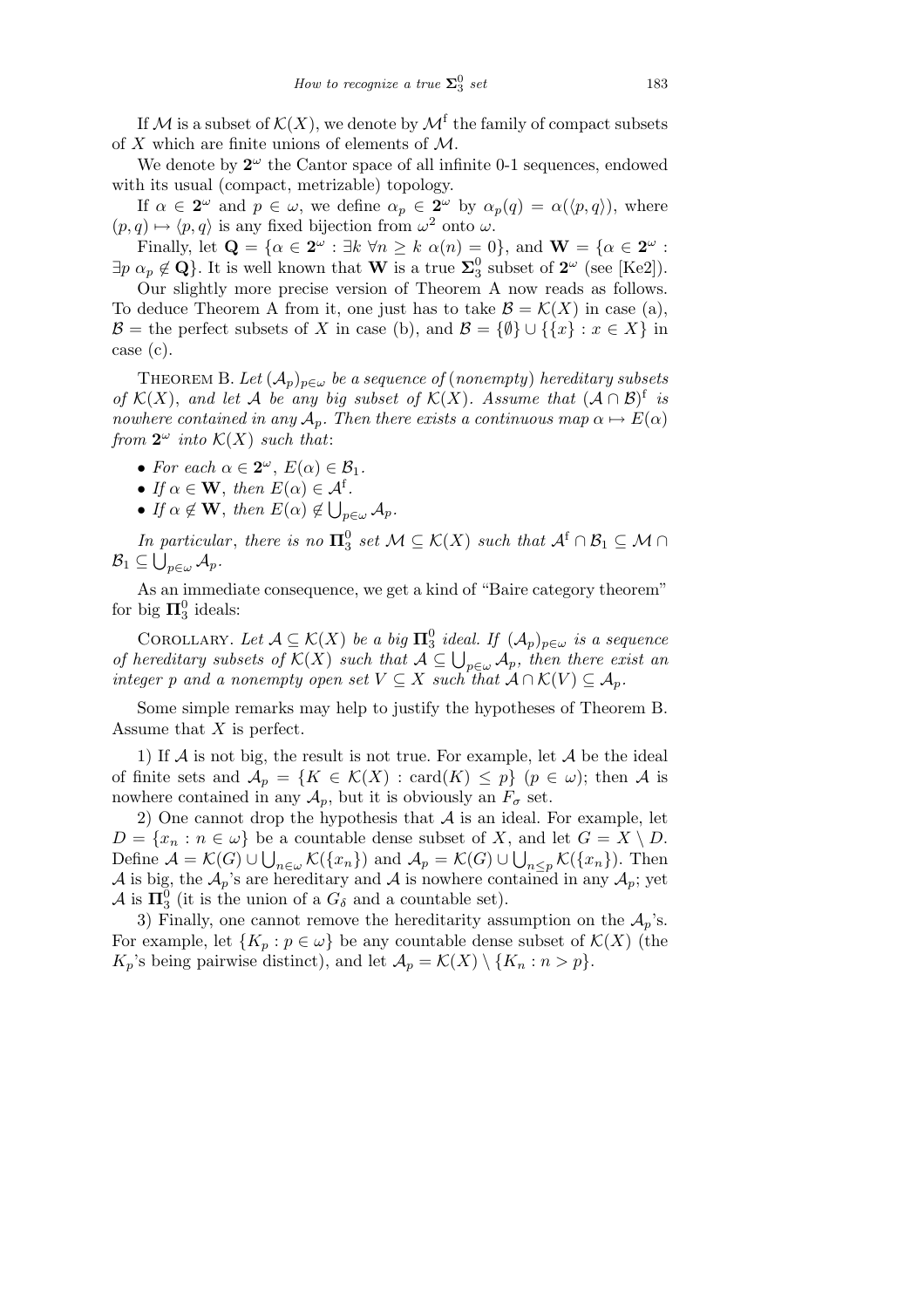In the proof of Theorem B, we will make use of the following two lemmas. The first one is easy; the second one is proved by applying the Baire category theorem in  $2^{\omega}$  (identified with  $\mathcal{P}(\omega)$ ).

LEMMA 1. *The map*  $\phi : \mathcal{K}(X) \times \mathcal{K}(X) \rightarrow \mathcal{K}(X)$  *defined by*  $\phi(K, L) =$  $K \cup L$  *is* (*continuous and*) *open.* 

LEMMA 2 ([Ke1]). Let  $\mathcal{G} \subseteq \mathcal{K}(X)$  be  $G_{\delta}$ ,  $F \in \mathcal{K}(X)$ , and let  $(F_m)_{m \in \omega}$  be *a sequence converging to F* in  $K(X)$ *. Assume that for each finite set*  $I \subseteq \omega$ , *the set*  $F \cup \bigcup_{m \in I} F_m$  *belongs to*  $G$ *. Then the compact set*  $F \cup \bigcup_{m \in \omega} F_m$  *is the union of two elements of G.*

Next, we introduce some notation.

Recall that we denote by  $\langle p, q \rangle$  the image of a pair  $(p, q)$  under some fixed bijection from  $\omega^2$  onto  $\omega$ . The image of an integer *n* under the inverse map will be denoted by  $((n)_0, (n)_1)$ .

Let  $2^{\lt}\omega$  be the set of all finite 0-1 sequences (including the empty sequence). We write *|s|* for the length of a sequence  $s \in 2^{\langle \omega \rangle}$ . If  $s \in 2^{\langle \omega \rangle}$  (and  $s \neq \emptyset$ , we denote by *s*<sup>'</sup> the immediate predecessor of *s* in the extension ordering.

If  $\alpha \in 2^{\omega}$  and  $n \in \omega$ , we denote by  $\alpha_{\lceil n \rceil}$  the length-*n* initial segment of  $\alpha$ ; thus, if  $n \geq 1$ , then  $\alpha_{\lceil n \rceil} = (\alpha(0), \ldots, \alpha(n-1)).$ 

Next, we define inductively a sequence  $(\theta_p)_{p \in \omega}$  of functions from  $2^{<\omega}$ into  $\omega \cup \{+\infty\}$  in the following way:

(0)  $\theta_p(\emptyset) = +\infty$  for all  $p \in \omega$ .

(i) If  $|s| = n + 1$  and  $(n)_0 > p$ , then  $\theta_p(s) = \theta_p(s')$ .

(ii) If  $|s| = n + 1$ ,  $(n)_0 \leq p$  and  $s(n) = 0$ , then

$$
\theta_p(s) = \begin{cases} \theta_p(s') & \text{if } \theta_p(s') < +\infty, \\ n & \text{if } \theta_p(s') = +\infty. \end{cases}
$$

(iii) If  $|s| = n + 1$ ,  $(n)_0 \leq p$  and  $s(n) = 1$ , then  $\theta_p(s) = +\infty$ .

In other words, if we define  $A_p(s) = \{m < |s| : (m)_0 \le p\}$ , then  $\theta_p(s) =$  $\min\{m \in A_p(s) : \forall m' \in A_p(s), m' \geq m, s(m') = 0\}$  (with the convention that  $min(\emptyset) = +\infty$ ). Thus, if we denote by  $s_p : A_p(s) \to \{0, 1\}$  the restriction of *s* to  $A_p(s)$ , then  $\theta_p(s)$  indicates the beginning of the longest "cofinal" 0-segment in *sp*.

Finally, we define another sequence of functions from  $2^{\langle \omega \rangle}$  into  $\omega \cup$ *{*+*∞}* by

$$
m_p(s) = \max(\langle p, 0 \rangle, \theta_p(s)).
$$

The following facts will be useful later.

CLAIM 1. Let  $p \in \omega$  and  $\alpha \in 2^{\omega}$ . Assume that  $\alpha_l \in \mathbf{Q}$  for all  $l \leq p$ .

(a) *The sequence*  $(m_p(\alpha_{\text{F}_p}))_{n \in \omega}$  *is eventually finite-valued and constant.*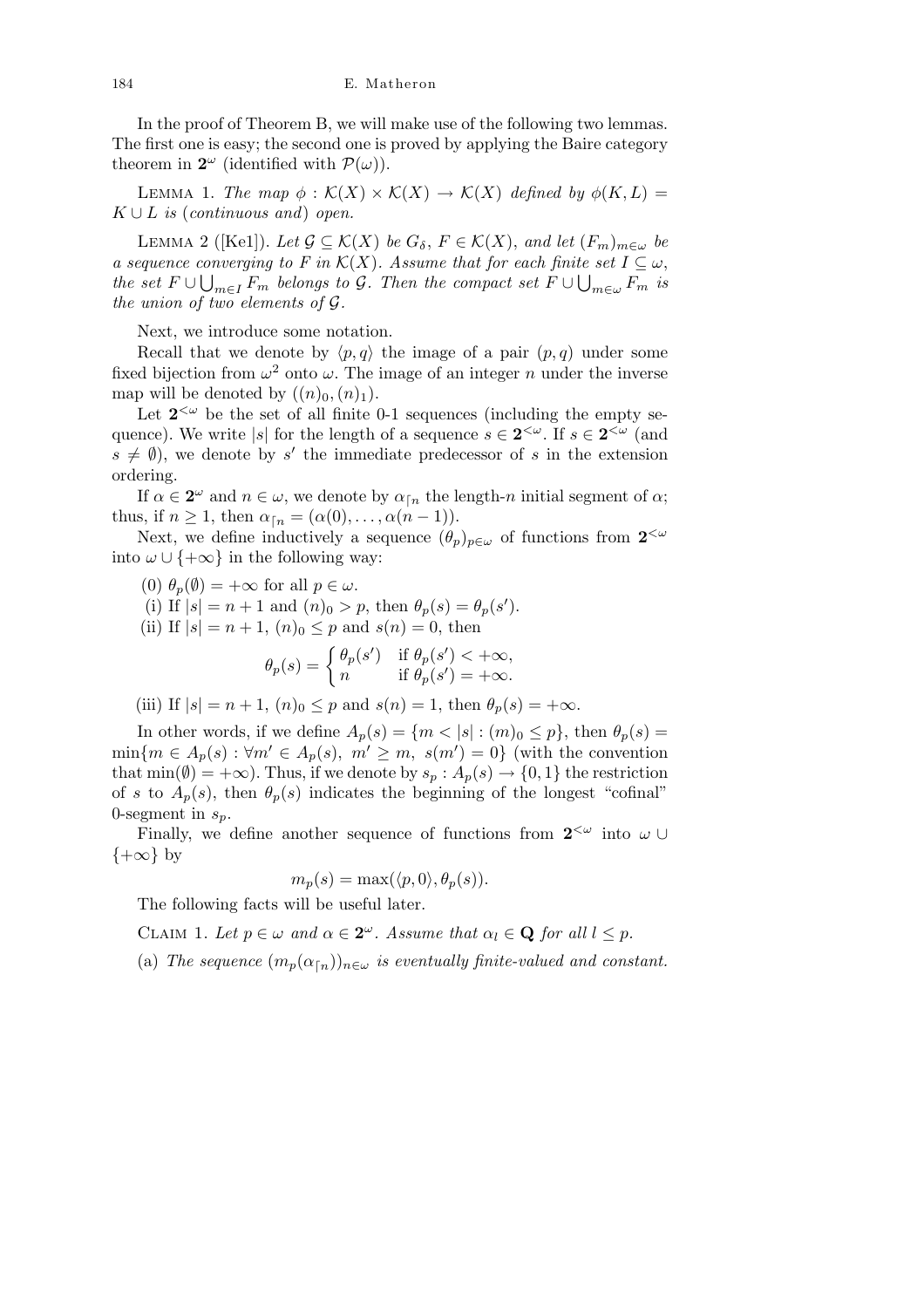(b) If we let  $M_p = \lim_{n \to \infty} m_p(\alpha_{\lceil n})$ , then  $\alpha(M_p) = 0$  and

$$
\forall n \ge M_p \quad m_p(\alpha_{\lceil n+1}) = M_p \text{ and } ((n)_0 > p \text{ or } \alpha(n) = 0).
$$

Proof. Since for each  $s \in 2^{\lt \omega}$ ,  $m_p(S) \ge \theta_p(s)$  and the first coordinate of  $m_p(s)$  is  $\leq p$ , we may content ourselves with proving (a) and (b) with  $\theta_p$ in place of  $m_p$ .

By definition of **Q**, there is a smallest integer *N* with the following properties:

$$
(N)_0 \le p, \quad \forall n \ge N \quad (n)_0 \le p \Rightarrow \alpha(n) = 0.
$$

The claim will be proved if we can show that  $\theta_p(\alpha_{n+1}) = N$  for all  $n \geq N$ .

(i) First,  $\theta_p(\alpha_{n+1}) = \theta_p(\alpha_{N+1})$  for every integer  $n \geq N$ . This follows by induction from the definition of the function  $\theta_p$ : by the choice of *N*, we have  $\alpha(N) = 0$  and  $(N)_0 \leq p$ , hence  $\theta_p(\alpha_{\lceil N+1 \rceil}) < +\infty$ ; and if  $n > N$ , then either  $(n)_0 > p$  or  $\alpha(n) = 0$ , so  $\theta_p(\alpha_{n+1}) = \theta_p(\alpha_{n})$  for all  $n > N$ .

(ii) By (i), it is now enough to check that  $\theta_p(\alpha_{\lceil N+1}) = N$ . Let  $\frac{1}{2}$ 

$$
N_1 = \begin{cases} \text{the greatest } n < N \text{ such that } (n)_0 \le p & \text{if there is any,} \\ -1 & \text{if there is no such } n. \end{cases}
$$

By the choice of *N*, we have  $\alpha(N_1) = 1$  if  $N_1 \geq 0$ ; thus, in both cases  $\theta_p(\alpha_{\lceil N_1+1\rceil}) = +\infty$ . Now, by the choice of  $N_1$ , we also have  $(n)_0 > p$  for all *n* such  $N_1 < n < N$ . This implies that  $\theta_p(\alpha_{\lceil N \rceil}) = \theta_p(\alpha_{\lceil N_1 + 1}) = +\infty$ . Thus  $\theta_p(\alpha_{\lceil N+1}) = N$ .

*Proof of Theorem B*. The result is trivial if *X* is not perfect (one just has to let  $E(\alpha) \equiv \{x_0\}$ , where  $x_0$  is an isolated point of *X*). Hence, from now on, *X* will be perfect.

For simplicity, we assume first that *X* is compact. We fix some metric compatible with the topology of *X* and we choose a complete metric  $\delta$  for *B*, which is possible since *B* is a  $G_{\delta}$  subset of  $K(X)$ .

Since each  $A_p$  is hereditary, the hypotheses of Theorem B remain unsince each  $A_p$  is nereditary, the hypotheses of Theorem B remain unchanged if we replace  $A_p$  by  $\bigcup_{l \leq p} A_l$ . Thus, we may assume that the sequence  $(\mathcal{A}_p)_{p \in \omega}$  is nondecreasing.

Finally, let  $\mathcal G$  be a dense  $G_\delta$  hereditary subset of  $\mathcal K(X)$  contained in  $\mathcal A$ . We can write  $\mathcal{G} = \bigcap_{n \in \omega} \mathcal{U}^n$ , where  $(\mathcal{U}^n)_{n \in \omega}$  is a nonincreasing sequence of *hereditary* open subsets of  $\mathcal{K}(X)$  (if  $(\mathcal{W}^n)_{n \in \omega}$  is any nonincreasing sequence of open sets such that  $\mathcal{G} = \bigcap_{n \in \omega} \mathcal{W}^n$ , let  $\mathcal{U}^n = \{K \in \mathcal{K}(X) : \forall L \subseteq K\}$  $L \in \mathcal{W}^n$  }).

CLAIM 2. For each positive integer *N*, the set  $\{(x, K_1, \ldots, K_N) \in X \times$  $\mathcal{B}^N$  :  $\{x\}$  ∪  $\bigcup_{i=1}^N K_i \in \mathcal{G}\}$  *is dense in*  $X \times \mathcal{B}^N$ .

Proof. By Lemma 1, the set  $\{(K_0, K_1, \ldots, K_N) \in K(X)^{N+1} : \bigcup_{i=1}^N$  $\sum_{i=0}^N K_i$  $\in \mathcal{G}$  is a dense  $G_{\delta}$  subset of  $\mathcal{K}(X)^{N+1}$ ; and since  $\mathcal{G}$  is hereditary, this implies that the set  $\{(x, K_1, \ldots, K_N) \in X \times \mathcal{K}(X)^N : \{x\} \cup \bigcup_{i=1}^N K_i \in \mathcal{G}\}\$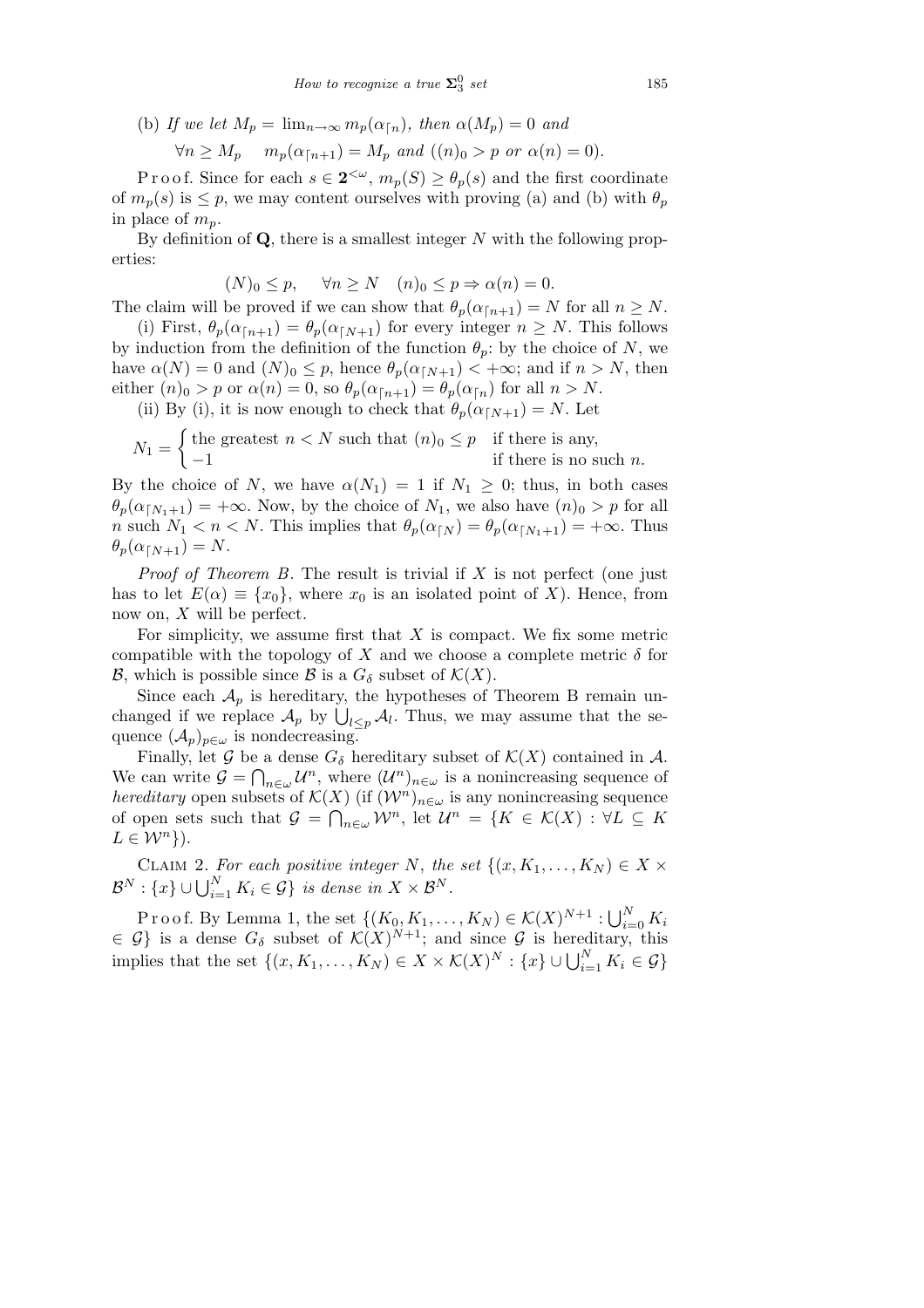is a dense  $G_{\delta}$  subset of  $X \times \mathcal{K}(X)^N$ . Thus, the claim is true if  $\mathcal{B} = \mathcal{K}(X)$ . If  $\mathcal{B}$  is the family of perfect sets, which is comeager in  $\mathcal{K}(X)$  because X is perfect, the claim follows from the Baire category theorem. Finally, if  $\mathcal{B} = \{\emptyset\} \cup \{\{x\} : x \in X\}$ , we use again the fact that *G* is hereditary.

Now, we shall construct inductively a sequence  $(j_m)_{m \in \omega}$  of positive integers and, for each  $s \in 2^{\lt \omega}$ , a compact set  $E(s) \subseteq X$  and a nonempty open set  $V(s) \subseteq X$ .

For  $s \neq \emptyset$ ,  $E(s)$  will be written as  $E(s) = \bigcup_{m \leq |s|} E^m(s)$ , where each *E*<sup>*m*</sup>(*s*) is compact and of the form  $E^{m}(s) = \bigcup_{j=1}^{j_m} E_j^{m}(s)$  ( $E_j^{m}(s)$  compact). We also construct (for  $s \in 2^{\langle \omega \rangle} \setminus \{0\}$ ,  $0 \leq m \leq |s|$ , and  $1 \leq j \leq j_m$ )

nonempty open sets  $V_j^m(s) \subseteq X$ , and we let  $V^m(s) = \bigcup_{j=1}^{j_m} V_j^m(s)$ .

The closure of any set *A* involved in the construction will be denoted by *A*.

The following requirements have to be fulfilled (to avoid typographic heaviness, we have omitted more often than not obvious information like "if  $|s| \geq 1$ ", " $m < |s|$ " or " $j \leq j_m$ ").

(1) 
$$
E_j^m(s) \in A \cap B
$$
 and  $E^m(s) \neq \emptyset$ .  
\n
$$
\int E_j^m(s) \subseteq V_j^m(s) \subseteq V_j^m(s) \subseteq V_j^m(s'),
$$

- (2)  $\mathcal{L}$ the  $V^m(s)$  are pairwise disjoint and disjoint from  $V(s)$ ,  $\overline{V(s)} \subseteq V(s')$ ,  $\overline{V^n(s)} \subseteq V(s')$  if  $|s| = n + 1$ .
- $(3)$   $\delta(E_j^m(s), E_j^m(s')) < 2^{-|s|},$  diam  $V(s) < 2^{-|s|}.$
- (4) If  $|s| = n + 1$ , then  $E_i^{m_p(s)}$  $\binom{m_p(s)}{j}$   $(s)$   $=$   $E_j^{m_p(s)}$  $j^{m_p(s)}(s')$  for each  $p < (n)_0$  (notice that  $m_p(s) = m_p(s')$  here, because  $p < (n)_0$ .
- (5) If  $|s| = n + 1$  and  $s(n) = 0$ , then  $E_j^m(s) = E_j^m(s')$  for all  $m < |s'|$ .
- (6) If  $|s| = n + 1$  and  $s(n) = 0$ , then  $E^{n}(s) \notin A_{n}$ .
- (7) If  $|s| = n + 1$  and  $s(n) = 1$ , then  $\overline{\phantom{a}}$

$$
\overline{V(s)} \cup \bigcup \{ \overline{V^m(s)} : m < |s|, \ \forall p < (n)_0 \ m \neq m_p(s) \} \in \mathcal{U}^{|s|}.
$$

To begin the construction, we choose a nonempty open set  $V(\emptyset) \subseteq X$  of diameter  $\lt 1$ , and we let  $E(\emptyset) = \emptyset$ .

Assume that the sets  $E(t)$  and  $V(t)$  have been constructed for all sequences *t* of length  $\leq n$ . We have to define the positive integer  $j_n$  and the sets  $V(s)$ ,  $E_j^m(s)$ ,  $V_j^m(s)$   $(0 \leq m \leq n, 1 \leq j \leq j_m)$  for every sequence *s* of length  $n + 1$ .

(a) First, for each sequence *t* of length *n*, we choose two nonempty open sets  $W_1(t), W_2(t) \subseteq V(t)$  with  $W_1(t) \cap W_2(t) = \emptyset$ . This is possible because *X* is perfect.

(b) Next, we define  $j_n$  and the sets  $E_j^m(s)$  and  $V_j^m(s)$  for all sequences *s* of length  $n + 1$  such that  $s(n) = 0$ .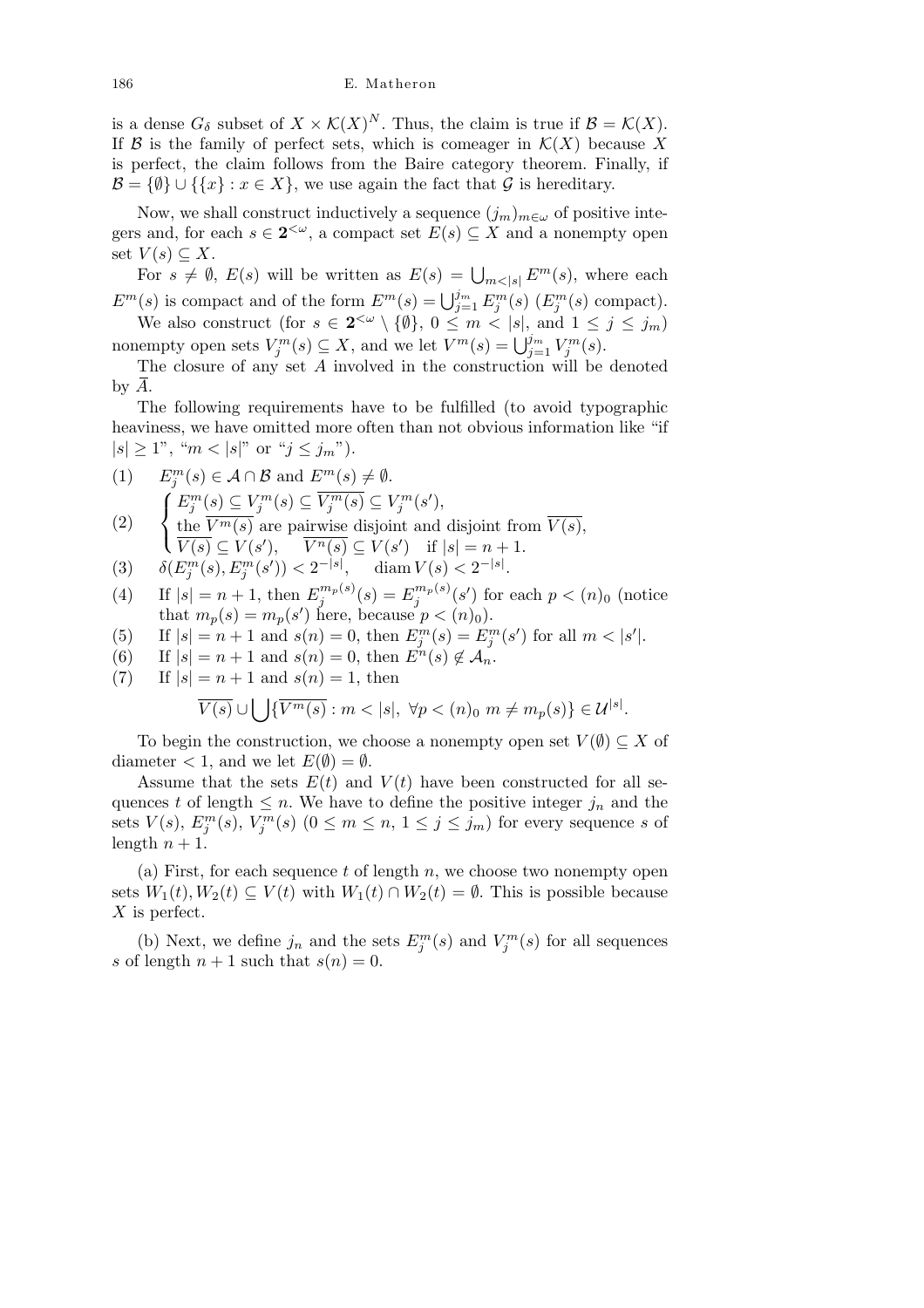(i) By (5), there is nothing to do for an integer  $m < n$ .

(ii) Let  $S_0 = \{ s \in 2^{< \omega} : |s| = n+1, s(n) = 0 \}.$  Since  $(A \cap B)^f$  is nowhere contained in  $A_n$ , we can find a positive integer  $j_n$  and, for all  $s \in S_0$ , compact sets  $E_1^n(s), \ldots, E_{j_n}^n(s) \subseteq W_1(s')$  such that each  $E_j^n(s)$  belongs to  $A \cap B$ , but<br> $\lim_{s \to B_n(s)} \mathcal{A}_{s} A$ . Notice that we can choose the same integer in for all  $j_{n=1}^j E_j^n(s) \notin \mathcal{A}_n$ . Notice that we can choose the same integer  $j_n$  for all sequences *s* because, since  $\emptyset \in \mathcal{A} \cap \mathcal{B}$ , we may always add the empty set (as many times as necessary) to the sets  $E_j^n(s)$ .

At this point, (4), (5) and (6) are satisfied, as well as (1) for  $s \in S_0$  $(E<sup>n</sup>(s)$  is nonempty because  $\emptyset \in \mathcal{A}<sub>n</sub>$ . Then we can choose for each *s* ∈ *S*<sub>0</sub> nonempty open sets  $V(s) \subseteq W_2(s')$  and  $V_j^m(s) \supseteq E_j^m(s)$  in order to get (2) and (3).

(c) Now, let *s* be a sequence of length  $n + 1$  such that  $s(n) = 1$ .

(i) By (4), we must let  $E_i^{m_p(s)}$  $\binom{m_p(s)}{j}$  (*s*) =  $E_j^{m_p(s)}$  $\int_j^{m_p(s)} (s')$  for all the integers  $p <$  $(m)_0$  such that  $m_p(s) = m_p(s') < |s'|$ .

(ii) Let  $I(s) = \{m < |s| : \forall p < (n)_0 \ m \neq m_p(s)\}\$  and  $N = \sum_{m \in I(s)} j_m$ . By Claim 2, the set  $\{(x, K_1, \ldots, K_N) \in X \times \mathcal{B}^N : \{x\} \cup \bigcup_{i=1}^N K_i \in \mathcal{G}\}$  is dense in  $X \times \mathcal{B}^N$ . Therefore, we can find a point  $x(s) \in X$  and compact sets  $E_j^m(s) \in \mathcal{B}$  (*m*  $\in I(s)$ ,  $1 \leq j \leq j_m$ ) such that

$$
(*) \qquad \begin{cases} \delta(E_j^m(s), E_j^m(s')) < 2^{-n-1} \text{ and } E_j^m(s) \subseteq V_j^m(s') \text{ if } m < n, \\ E_j^n(s) \subseteq W_1(s') \text{ and } E_j^n(s) \neq \emptyset, \\ x(s) \in W_2(s'), \\ \{x(s)\} \cup \bigcup \{E_j^m(s) : m \in I(s), \ 1 \leq j \leq j_m\} \in \mathcal{G}. \end{cases}
$$

We can also ensure that  $E_j^m(s) \neq \emptyset$  whenever  $E_j^m(s') \neq \emptyset$ , because  $\emptyset$  is an isolated point in  $K(X)$ . Moreover, since  $G$  is hereditary (and contained in *A*), the last condition implies that each  $E_j^m(s)$  belongs to *A*; hence (1) is true for  $m \in I(s)$  (of course, it was also true for  $m \notin I(s)$ ).

(iii) It is now easy to choose open sets  $V(s) \ni x(s)$  and  $V_j^m(s) \supseteq E_j^m(s)$ in order to get  $(2)$ ,  $(3)$  and  $(7)$ .

This concludes the inductive step.

It follows from (1) and (3) that if  $m \in \omega$  and  $j \leq j_m$  are fixed, then for any  $\alpha \in 2^{\omega}$ , the sequence  $(E_j^m(\alpha_{\lceil n \rceil}))_{n>m}$  converges to a compact set  $E_j^m(\alpha) \in \mathcal{B}$ .

For each  $\alpha \in 2^{\omega}$  and each  $m \in \omega$ , let  $E^m(\alpha) = \bigcup_{j \le j_m} E^m_j(\alpha)$ . By (1), all the  $E^m(\alpha)$ 's are nonempty (because  $\emptyset$  is isolated in  $\mathcal{K}(X)$ ). Moreover, conditions (2) and (3) imply that the sequence  $(E^m(\alpha))_{m \in \omega}$  converges in *K*(*X*) to the singleton  $\{x_{\alpha}\} = \bigcap_{n \in \omega} V(\alpha_{n}).$ 

Thus, the set  $E(\alpha) = \{x_{\alpha}\} \cup \bigcup_{m \in \omega} F^{m}(\alpha)$  is compact, and in fact it belongs to  $\mathcal{B}_1$ . Furthermore, it follows from (2) and (3) that the map  $\alpha \mapsto$  $E(\alpha)$  is continuous.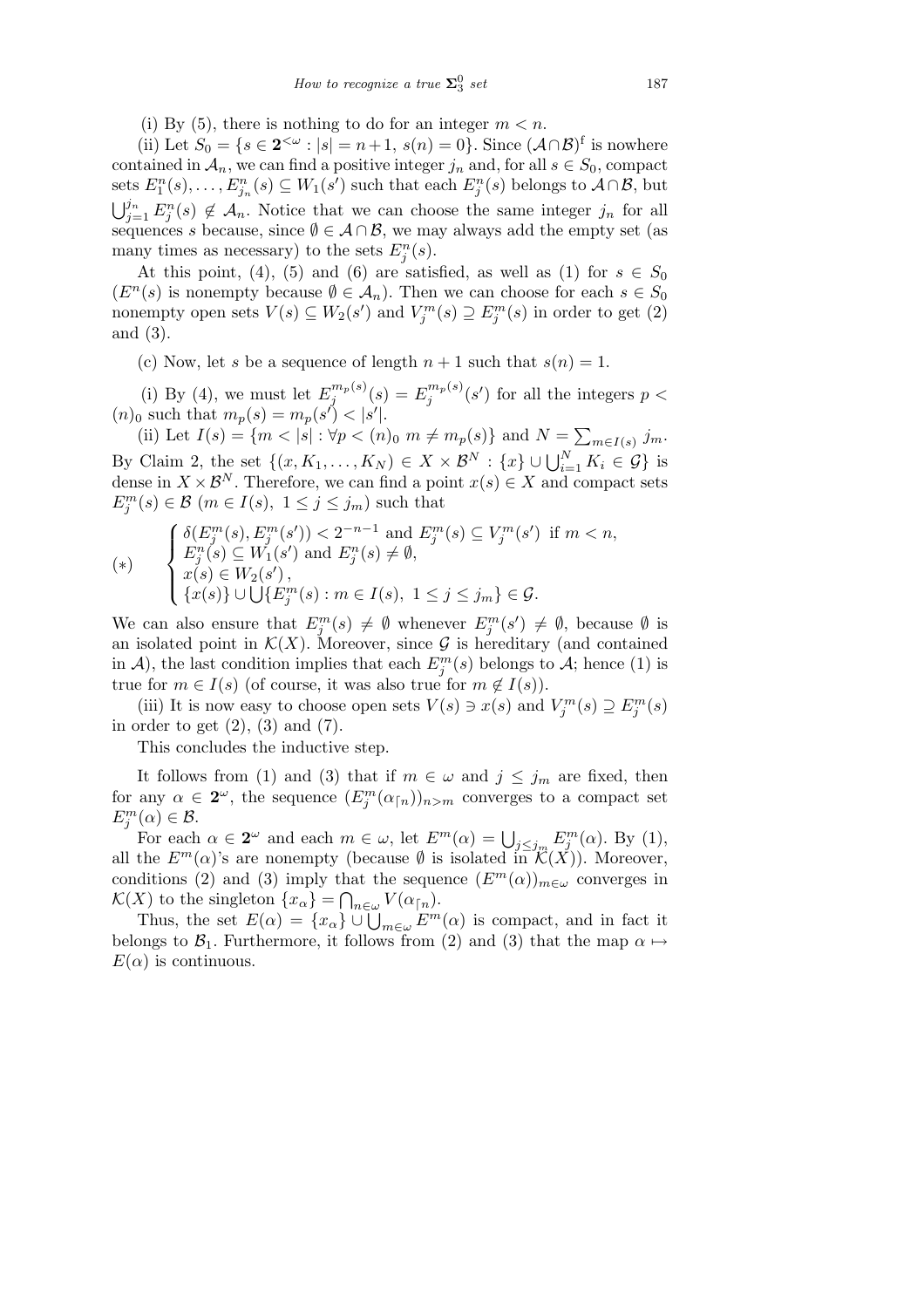CLAIM 3. Let  $\alpha \in 2^{\omega}$  and  $p \in \omega$ . Assume that  $\alpha_l \in \mathbf{Q}$  for all  $l \leq p$ , and *let*  $M_p = \lim_{n \to \infty} m_p(\alpha_{n})$ *. Then*  $E^{M_p}(\alpha) = E^{M_p}(\alpha_{n-p+1})$ *.* 

P r o o f. By Claim 1, the integer  $M_p$  is well defined. Moreover, we know that for each  $n \geq M_p$ ,  $m_p(\alpha_{\lceil n+1 \rceil}) = M_p$ , and either  $(n)_0 > p$  or  $\alpha(n) = 0$ .

This implies that  $E^{M_p}(\alpha_{n+1}) = E^{M_p}(\alpha_{n})$  for each  $n > M_p$ . Indeed, we can use (4) if  $(n)_0 > p$  and (5) if  $\alpha(n) = 0$ . Thus  $E^{M_p}(\alpha) = E^{M_p}(\alpha_{\lceil M_p + 1})$ .

Let us now fix  $\alpha \in 2^{\omega}$ .

CASE 1. Assume  $\alpha \notin \mathbf{W}$ . By Claims 1 and 3, all sequences  $(m_p(\alpha_{\lceil n}))_{n \in \omega}$ are eventually constant, and if we let  $M_p = \lim_{n \to \infty} m_p(\alpha_{\lceil n}) \ (p \in \omega)$ , then  $\alpha(M_p) = 0$  and  $E^{M_p}(\alpha) = E^{M_p}(\alpha_{\lceil M_p+1})$ . Hence, by (6),  $E^{M_p}(\alpha) \notin \mathcal{A}_{M_p}$ . Since each  $\mathcal{A}_{M_p}$  is hereditary, this implies that  $E(\alpha) \notin \bigcup_{p \in \omega} \mathcal{A}_{M_p}$ . Now  $M_p \ge \langle p, 0 \rangle$  for all *p*, hence  $\lim_{p \to \infty} M_p = +\infty$  (this was the reason for using the functions  $m_p$  rather than the  $\theta_p$ 's), and consequently  $E(\alpha) \notin \bigcup_{p \in \omega} A_p$ .

CASE 2. Assume  $\alpha \in \mathbf{W}$ . We have to show that  $E(\alpha) \in \mathcal{A}^f$ .

Let  $p_0$  be the smallest integer such that  $\alpha_p \notin \mathbf{Q}$ . For each  $p < p_0$ , let as usual  $M_p = \lim_{n \to \infty} m_p(\alpha_{\lfloor n \rfloor})$  (which is well defined by Claim 1) and let

$$
E_1(\alpha) = \bigcup_{p < p_0} E^{M_p}(\alpha),
$$
\n
$$
E_2(\alpha) = \{x_\alpha\} \cup \bigcup \{E^m(\alpha) : m \neq M_p \text{ for all } p < p_0\}.
$$

Since  $E(\alpha) = E_1(\alpha) \cup E_2(\alpha)$ , it is enough to check that  $E_1(\alpha) \in \mathcal{A}^f$  and  $E_2(\alpha) \in \mathcal{G}^{\text{f}}$ .

(i) By the choice of  $p_0, \alpha_p \in \mathbf{Q}$  for each  $p < p_0$ . Hence, by Claim 3 and condition (1),  $E_1(\alpha) = \bigcup_{p < p_0} E^{M_p}(\alpha_{\lceil M_p + 1}) \in \mathcal{A}^f$ .

(ii) Let  $I(\alpha) = \{m \in \omega : \forall p < p_0 \mid m \neq M_p\}$ . It follows from (7) that  $\overline{V(\alpha_{n+1})} \cup \bigcup \{\overline{V^m(\alpha_{n+1})} : m \in I(\alpha), m < n+1\} \in \mathcal{U}^n$  for each integer  $n > \max\{M_p : p < p_0\}$  such that  $(n)_0 = p_0$  and  $\alpha(n) = 1$ . Since there are infinitely many such *n*'s (because  $\alpha_{p_0} \notin \mathbf{Q}$ ) and each open set *U<sup>n</sup>* is hereditary, this implies (by (2)) that for any finite set  $I \subseteq I(\alpha)$ ,  ${x_{\alpha}}$  is necember *f*  ${x_{\alpha}}$  is implies (by (2)) that for any limite set *I*  ${x_{\alpha}}$  is  $\bigcup_{m \in I} E^m(\alpha) \in \mathcal{G}$ . Thus, from Lemma 2 we get  $E_2(\alpha) \in \mathcal{G}^f$ .

The proof of Theorem B is now complete when *X* is assumed to be compact.

When *X* is not compact, we may always view it as a dense  $G_{\delta}$  subset of some compact metric space  $\widetilde{X}$ . Write  $\widetilde{X} = \bigcap_{n \in \omega} W_n$ , where the  $W_n$ 's are open subsets of  $\widetilde{X}$ . Then we can perform our construction in  $\widetilde{X}$  and moreover, we can easily ensure at each step that the open sets  $V_j^m(s)$  and *V*(*s*) are all contained in  $W_{|s|}$ . Hence, in the end,  $E(\alpha) \subseteq X$  for each  $\alpha \in 2^{\omega}$ . This concludes the whole proof.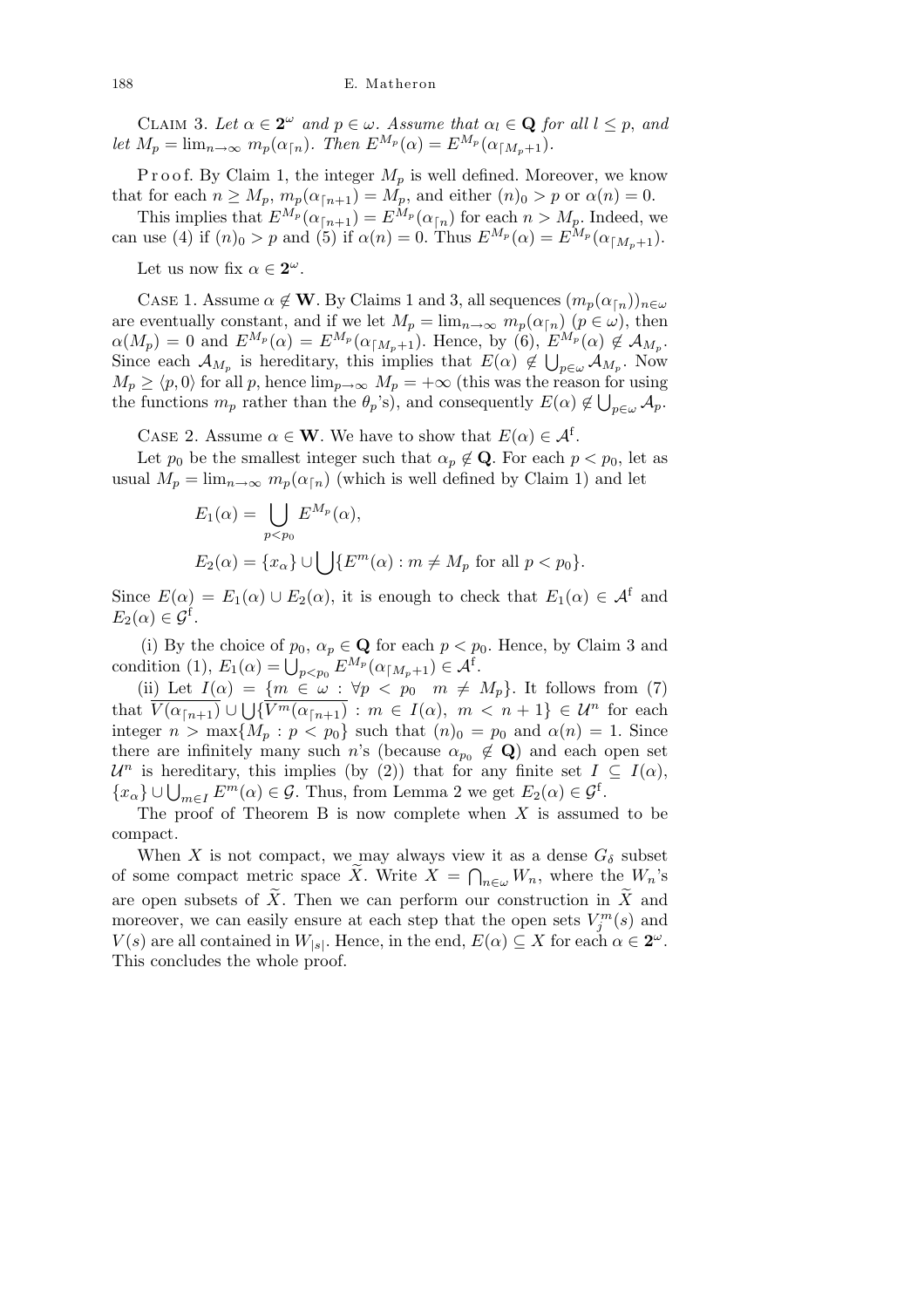**3. Applications.** In this section, **G** is a second-countable nondiscrete locally compact abelian group, with dual group **Γ**. We denote by  $C_0(\mathbf{G})$ ,  $M(\mathbf{G})$ ,  $A(\mathbf{G})$  and  $PM(\mathbf{G})$  respectively: the space of continuous complexvalued functions on **G** vanishing at infinity, the space of finite (complex) measures on **G**, the Fourier transform of the convolution algebra  $L^1(\Gamma)$ , and the space of pseudomeasures on **G** (the dual space of  $A(G)$ ).

Let  $q(\mathbf{G}) = \sup\{n \in \omega : \text{every neighborhood of } 0_{\mathbf{G}} \text{ contains elements}\}$ of order  $\geq n$ *}*. We define  $\mathbf{G}_q = \{x \in \mathbf{G} : x \text{ is of order } \leq q(\mathbf{G})\}$ , and  $\mathbb{T}_q =$  ${z \in \mathbb{T} : z^{q(G)} = 1}$  (with the convention that  $z^{\infty} = 1$  for any  $z \in \mathbb{T}$ ). Notice that  $\mathbf{G}_q$  is a clopen subgroup of  $\mathbf{G}$ , by definition of  $q(\mathbf{G})$ .

DEFINITION 1. Let  $K$  be a compact subset of  $\mathbf{G}$ .

1) *K* is said to be a *Helson set* if every continuous function on *K* can be extended to a function in  $A(G)$ .

2) *K* is said to be *without true pseudomeasure* (for short, *W T P*) if every pseudomeasure supported by *K* is actually a measure.

3) *K* is said to be *independent* if there is no nontrivial relation of the 5) A is said to be *independent* if there is no nontrivial relation of the form  $\sum_{i=1}^{n} m_i x_i = 0$ , where  $m_1, \ldots, m_n \in \mathbb{Z}$  and  $x_1, \ldots, x_n \in K$  (that is,  $m_i x_i = 0 \Rightarrow \forall i \ m_i, x_i = 0$ ; when  $\mathbf{G} = \mathbb{T}$ , this is not exactly the usual definition).

4) *K* is said to be a  $K_q$  *set* if it is totally disconnected, all its elements have order  $q(\mathbf{G})$ , and the restrictions of characters of **G** are uniformly dense in  $C(K, \mathbb{T}_q)$ , the space of continuous functions from *K* into  $\mathbb{T}_q$  (when  $q(\mathbf{G}) =$ +*∞*, *K<sup>q</sup>* sets are usually called *Kronecker sets*).

5)  $K$  is said to be a  $U'_0$  set if there is some constant  $c$  such that

$$
\forall \mu \in M_+(K) \quad \|\mu\|_{PM} \leq c \, \overline{\lim}_{\gamma \to \infty} |\widehat{\mu}(\gamma)|.
$$

It is clear that  $H$  (the family of Helson subsets of **G**),  $WTP$ ,  $K_q$  and  $U'_0$  are hereditary subsets of  $\mathcal{K}(\mathbf{G})$  (for  $K_q$  sets, this is because they are assumed to be totally disconnected).

There are natural constants associated with a given Helson or  $U_0'$  set. Namely, for each  $K \in \mathcal{K}(\mathbf{G})$ , define

$$
\eta_0(K) = \inf \{ \lim_{\gamma \to \infty} |\hat{\mu}(\gamma)| / ||\mu||_{PM} : \mu \in M_+(K), \ \mu \neq 0 \},
$$
  

$$
\alpha(K) = \inf \{ ||\mu||_{PM} / ||\mu||_M : \mu \in M(K), \ \mu \neq 0 \}.
$$

Then (by definition)  $K \in U'_0 \Leftrightarrow \eta_0(K) > 0$  and (by standard functionalanalytic arguments)  $K \in \mathcal{H} \Leftrightarrow \alpha(K) > 0$ . The number  $\alpha(K)$  is the *Helson constant* of *K*. There is also a "*W T P* constant", whose definition should be reasonably clear.

LEMMA 1.  $K_q$  *is a*  $G_\delta$  *subset of*  $K(\mathbf{G})$ *, and*  $H$ *, WTP and*  $U'_0$  *are*  $\Sigma_3^0$ *.*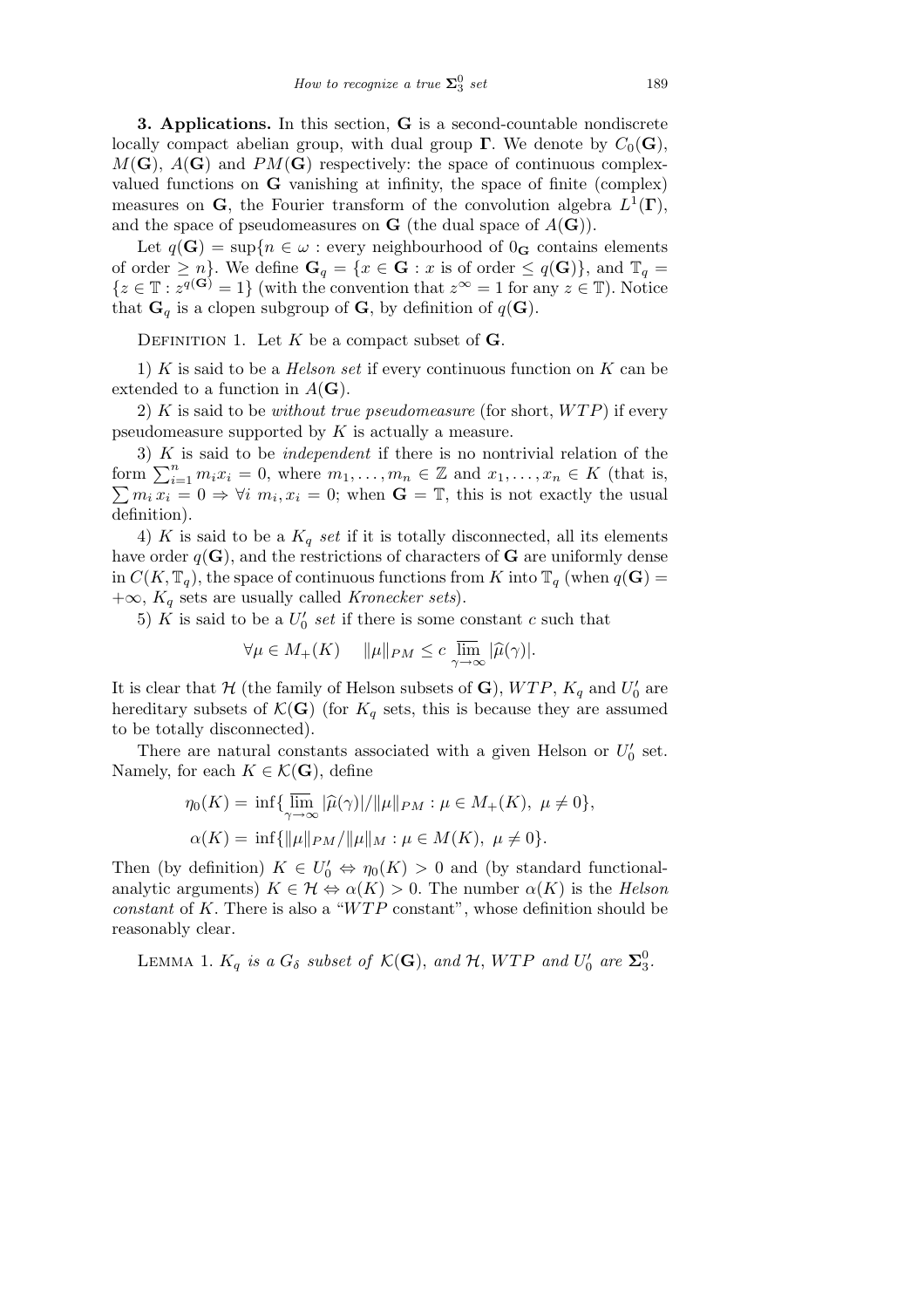The proofs are standard complexity calculations. For Helson sets, for example, the main point is that for each positive  $\varepsilon$ , the set  $\mathcal{H}_{\varepsilon} = \{K \in$  $\mathcal{K}(X) : \alpha(K) \geq \varepsilon$  is  $G_{\delta}$ .

Definition 2. Let *E* be a closed subset of **G**.

(a) *E* is said to be a  $U_0$  *set* (or a set of *extended uniqueness*) if  $\mu(E) = 0$ for every positive measure on **G** whose Fourier transform vanishes at infinity.

(b) *E* is an  $M_0$  *set* if  $E \notin U_0$ , and an  $M_0^p$  *set* if  $\overline{E \cap V} \in M_0$  for each open set  $V \subseteq G$  such that  $E \cap V \neq \emptyset$ .

DEFINITION 3. Let *p* be a positive integer. By a *net of length p*, we mean any set of cardinality  $2^p$  of the form  $\{a + \sum_{i=1}^p \varepsilon_i l_i : \varepsilon_i = 0, 1\}$ , where  $a, l_1, \ldots, l_p$  are fixed elements of **G**.

We shall use the following results. Almost all the proofs can be found in [GMG], and a lot of them in [KL] (see also [LP]).

1)  $WTP \subseteq \mathcal{H} \subseteq U'_0 \subseteq U_0$ .

2)  $H$ ,  $WTP$  and  $U'_{0}$  are translation-invariant ideals of  $K(\mathbf{G})$ ;  $U_{0}$  is a *translation-invariant σ-ideal of closed sets*.

3) *Finite sets are W T P. A finite set is a K<sup>q</sup> set if and only if it is independent and all its elements have order*  $q(\mathbf{G})$ .

4)  $K_q$  sets are Helson; in fact,  $\alpha_q = \inf \{ \alpha(K) : K \in K_q \}$  is  $> 0$ .

5) *If*  $F \subseteq G$  *is a p-net, then*  $\alpha(F) \leq (\sqrt{2})^{-p}$ *. Hence, if a compact set K contains arbitrarily long nets*, *then K is not Helson.*

Before applying the results of Section 2, we prove some general facts about  $K_q$  sets.

For each integer *m* such that  $0 < m < q(G)$ , we let  $N_m = \{x \in G :$  $mx = 0$ . The  $\mathbf{N}_m$ 's are closed subgroups of **G** and, by definition of  $q(\mathbf{G})$ , they are nowhere dense in **G**.

We denote by  $\mathcal I$  the  $\sigma$ -ideal generated by all translates of the  $\mathbf N_m$ 's, that is, the family of all subsets of **G** which can be covered by countably many translates of the  $N_m$ 's.

Finally, we say that a set  $E \subseteq G$  is *I*-perfect if no nonempty relatively open subset of *E* belongs to *I*. By the Baire category theorem, every open subset of **G** is *I*-perfect.

LEMMA 2. Let  $F \subseteq G$  be a finite  $K_q$  set, and let  $A = \{x \in G : x \in G\}$  $\mathbf{G}_q$  *and*  $F \cup \{x\} \notin K_q\}$ *. Then*  $A \in \mathcal{I}$ *.* 

Proof. We know that  $F \cup \{x\}$  is a  $K_q$  set if and only if *x* has order  $q(\mathbf{G})$ and  $F \cup \{x\}$  is independent. Moreover, if  $x \in \mathbf{G}$  has order  $\leq q(\mathbf{G})$ , it is easy to check that for each  $m \in \mathbb{Z}$ , there is an integer  $m'$  such that  $|m'| < q(\mathbf{G})$ and  $mx = m'x$ .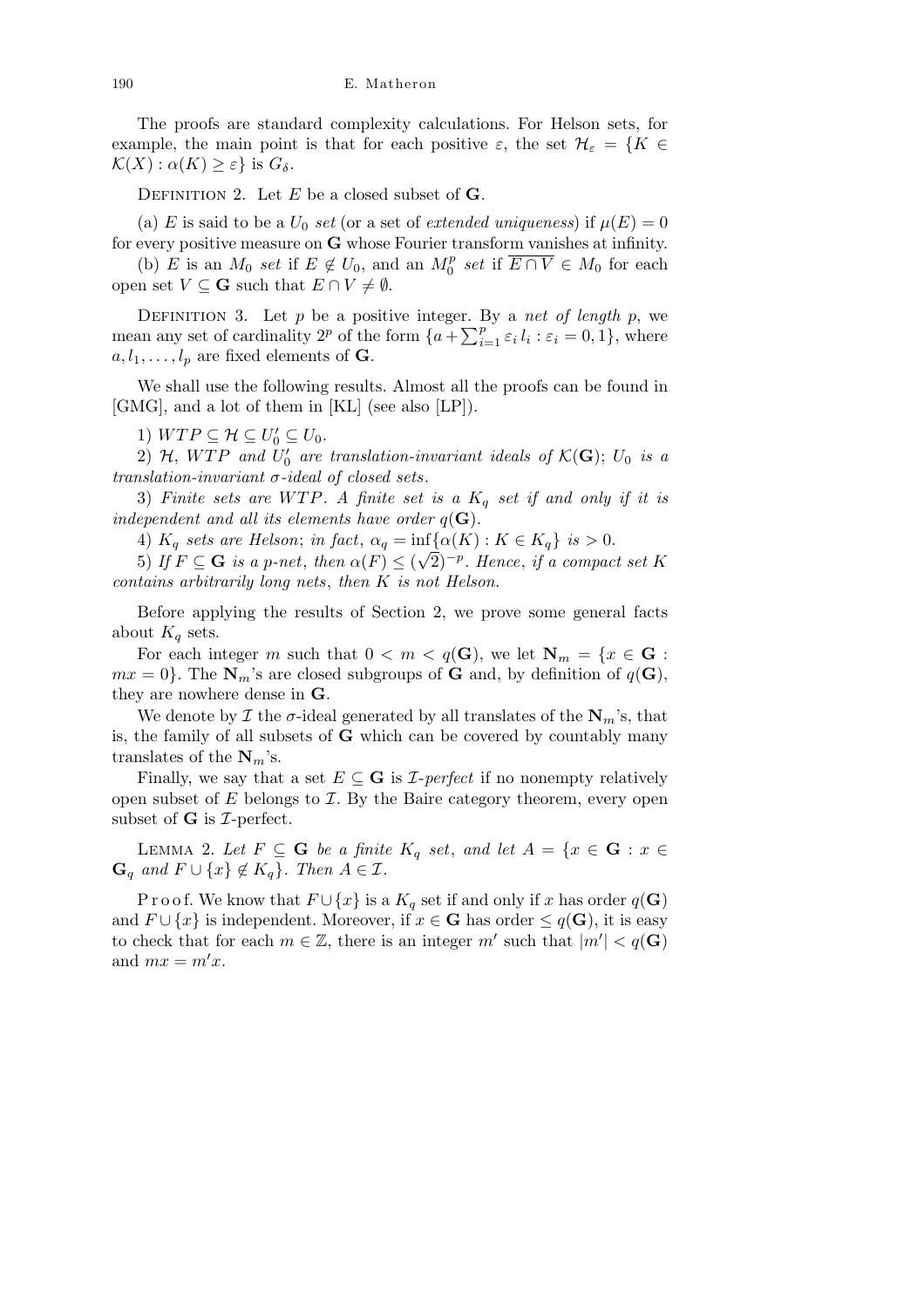Now, let  $Gp(F)$  be the subgroup of **G** generated by F. From the two preceding remarks, we easily deduce that  $A$  is contained in the set  $A'$  defined by

$$
x \in A' \Leftrightarrow \exists m \ (0 < |m| < q(\mathbf{G}) \text{ and } mx \in \text{Gp}(F)).
$$

If  $0 < |m| < q(\mathbf{G})$  and  $y \in \mathbf{G}$ , the set  $E_{m,y} = \{x \in \mathbf{G} : mx = y\}$  belongs to *I*. Since  $Gp(F)$  is countable, it follows that  $A' \in \mathcal{I}$ . This concludes the proof.

THEOREM 1. Let  $E \subseteq G$  be a closed *I*-perfect set contained in  $G_q$ . Then  $K_q \cap K(E)$  *is dense in*  $K(E)$ *. In fact, for any finite*  $K_q$  *set*  $F \subseteq G$ *, the set*  $\mathcal{G}_F = \{ K \in \mathcal{K}(E) : K \cup F \in K_q \}$  is a dense  $G_{\delta}$  hereditary subset of  $\mathcal{K}(E)$ .

P r o o f. Since  $K_q$  is hereditary, the second statement implies the first. So let us fix a finite  $K_q$  set  $F \subseteq \mathbf{G}$ .

It is clear that  $\mathcal{G}_F$  is  $G_\delta$  and hereditary.

Now, let  $V_1, \ldots, V_k$  be nonempty open subsets of *E*. Since each  $V_i$  is *I*-perfect, we can apply Lemma 2 *k* times to get  $x_1, \ldots, x_k \in \mathbf{G}$  such that  $x_i \in V_i$  for all *i* and  $F \cup \{x_1, \ldots, x_k\} \in K_q$ . This shows that  $\mathcal{G}_F$  is dense in  $\mathcal{K}(E)$ .

In the circle group, Theorem 1 simply says that the Kronecker sets are dense in any perfect subset of  $\mathbb{T}$ , which is a well known fact. When  $q(\mathbf{G})$  < *∞*, simple examples show that even if *P ⊆* **G** is perfect and all its elements have order  $q(\mathbf{G})$ , the  $K_q$  sets contained in *P* need not be dense in  $\mathcal{K}(P)$ .

COROLLARY. Let  $E \subseteq G$  be an *I*-perfect set. Then  $WTP \cap K(E)$  is a *big subset of*  $K(E)$ .

P r o o f. It is easy to check (using the Baire category theorem and the separability of **G**) that, given any nonempty closed set  $F \subseteq G$ , there exist a point  $a \in \mathbf{G}$  and an open set *V* such that  $V \cap F \neq \emptyset$  and  $a + \overline{F \cap V} \subseteq \mathbf{G}_a$ . Thus we may and do assume that *E* is contained in  $\mathbf{G}_q$  (because *WTP* is translation-invariant and every open subset of *E* is *I*-perfect).

Now, let  $\alpha_q$  be the constant introduced above, and let  $\mathcal G$  be the family of all compact sets  $K \subseteq E$  with the following property:

$$
\forall S \in \mathbf{B}_1(PM(K)) \,\,\forall f \in A(\mathbf{G}) \quad |\langle S, f \rangle| \le \alpha_q \, \sup\{|f(x)| : x \in E\}.
$$

Since  $A(G)$  is dense in  $C_0(G)$ , G is contained in WTP. Moreover, using the separability of  $A(G)$ , one easily checks that *G* is a  $G_{\delta}$  subset of  $K(E)$ , which is obviously hereditary.

Finally, since finite sets are  $WTP$ ,  $G$  contains every finite  $K_q$  subset of *E*; hence, by Theorem 1 (and the fact that  $K_q$  is hereditary),  $\mathcal G$  is dense in  $K(E)$ . This concludes the proof.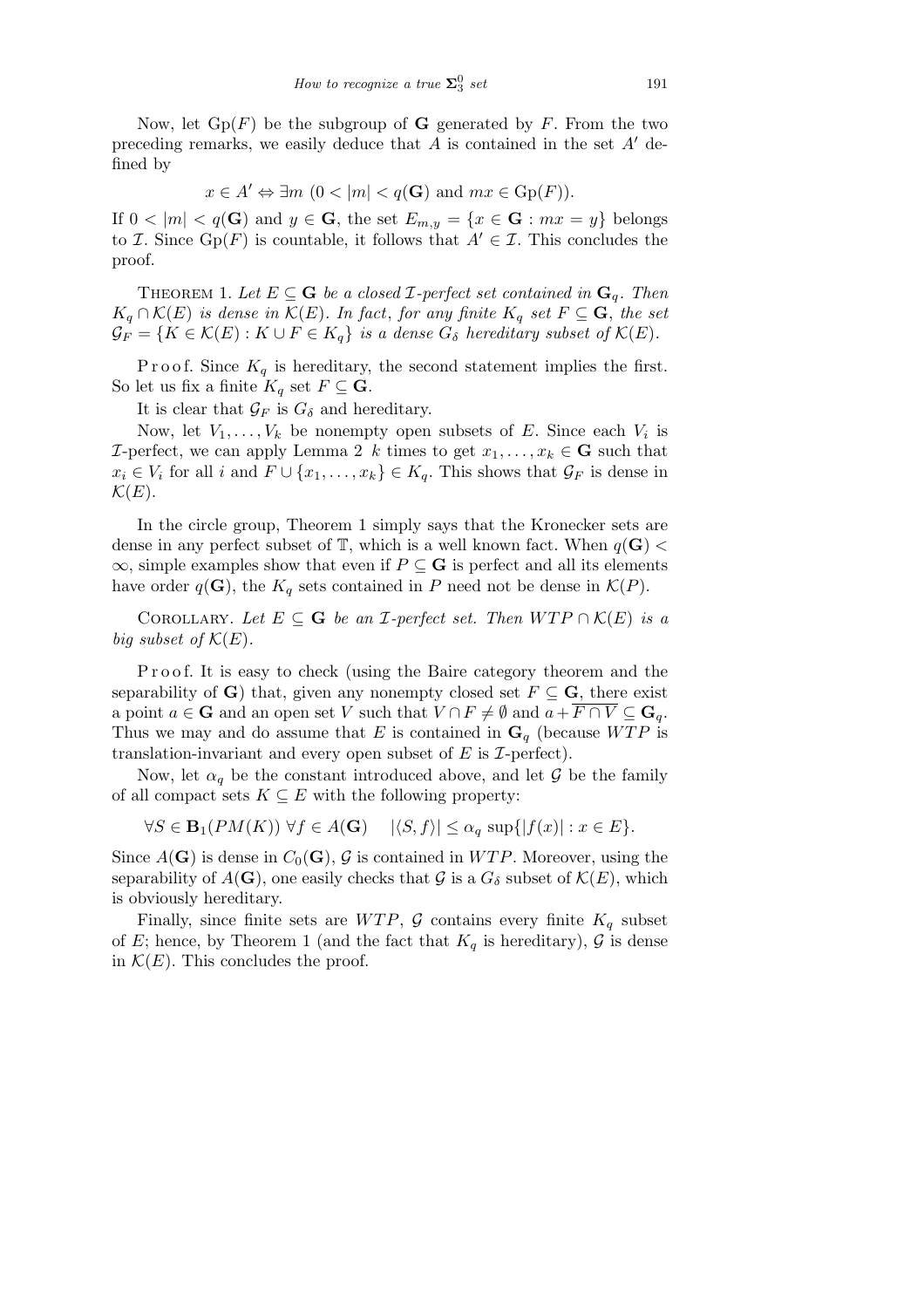Now we turn to applications of the results of Section 2. We show first that  $WTP$ ,  $H$  and  $U_0'$  are true  $\Sigma_3^0$  within any  $M_0$  set; then we prove that *H* is true  $\Sigma_3^0$  inside the countable sets.

LEMMA 3. *Every closed set in*  $I$  *is a*  $U_0$  *set.* 

Proof. For each integer *m* such that  $0 < m < q(G)$ ,  $N_m$  is a closed but nonopen subgroup of **G**. By a result of V. Tardivel [T], this implies that  $\mathbf{N}_m \in U_0$ . Since  $U_0$  is a translation-invariant  $\sigma$ -ideal of closed sets, the lemma follows.

LEMMA 4. Let  $E \subseteq G$  be a nonempty  $M_0^p$  set and for  $p \in \omega$ , define  $\mathcal{A}_p = \{ K \in \mathcal{K}(E) : \eta_0(K) \geq 2^{-p} \}$ . Then the perfect WTP sets contained in *E* are nowhere contained in any  $A_p$ .

P r o o f. By Lemma 3, E is *I*-perfect. Hence, by Theorem 1 (Corollary), *WTP*  $\cap$  *K*(*E*) is a big subset of *K*(*E*). Now, by a result of Kechris [Ke1], if *F* is any  $M_0^p$  set and *G* is any dense  $G_\delta$  hereditary subset of  $\mathcal{K}(F)$ , then, for each integer  $N \geq 1$ , there exist perfect sets  $K_1, \ldots, K_N \in \mathcal{G}$  such that  $\eta_0(K_1 \cup \ldots \cup K_N) < 4/N$ . This proves the lemma.

Let *P* be the family of perfect compact subsets of **G**.

THEOREM 2. If  $E \subseteq G$  *is an*  $M_0$  *set*, *then there is no*  $\Pi_3^0$  *set such that*  $P \cap WTP \cap K(E) \subseteq M \subseteq U'_0$ . In particular, the families of perfect  $WTP$ *sets*, *perfect Helson sets and perfect*  $U'_0$  *sets contained in*  $E$  *are true*  $\Sigma_3^0$  *in*  $\mathcal{K}(E)$ .

Proof. Since  $U_0$  is a  $\sigma$ -ideal of closed sets, every  $M_0$  set contains a nonempty  $M_0^p$  set. Hence, Theorem 2 follows from Lemma 4 and Theorem B.

Lemma 5. *Let p be a positive integer* , *and let V be a nonempty open subset of* **G** *contained in*  $\mathbf{G}_q$ *. Then there is a finite set*  $F \subseteq \mathbf{G}$  *such that* 

- $F \subseteq V$ .
- *• F is a net of length p.*
- *Each element of*  $F$  *has order*  $q(G)$ *.*

Proof. By Theorem 1 applied to  $\mathbf{G}_q$ , the set  $\{(x_0, \ldots, x_p) \in \mathbf{G}_q^{p+1}$ :  ${x_0, \ldots, x_p} \in K_q$  is dense in  $\mathbf{G}_q^{p+1}$ . Now, for each  $\bar{x} = (x_0, \ldots, x_p) \in \mathbf{G}_q^{p+1}$ ,  $\begin{array}{l}\n\{x_0, \ldots, x_p\} \in \mathbf{A}_q\} \text{ is } \\
\text{let } F(\overline{x}) = \{x_0 + \sum_{i=1}^p x_i\}.\n\end{array}$  $\sum_{i=1}^{p} \varepsilon_i x_i : \varepsilon_i = 0, 1\}.$  The map *F* is clearly continuous, so the set  ${\{\overline{x} \in \mathbf{G}_q^{p+1} : F(\overline{x}) \subseteq V, x_i \neq x_j \text{ for all } i \neq j\}}$  is a nonempty open subset of  $\mathbf{G}_q^{p+1}$ . It follows that there exist pairwise distinct  $a, l_1, \ldots, l_p \in \mathbf{G}_q$ such that  $F(a, l_1, \ldots, l_p) \subseteq V$  and  $\{a, l_1, \ldots, l_p\}$  is a  $K_q$  set.

It is then easy to see that  $F = F(a, l_1, \ldots, l_p)$  has cardinality  $2^p$  and that each element of *F* has order  $q(\mathbf{G})$ . This proves the lemma.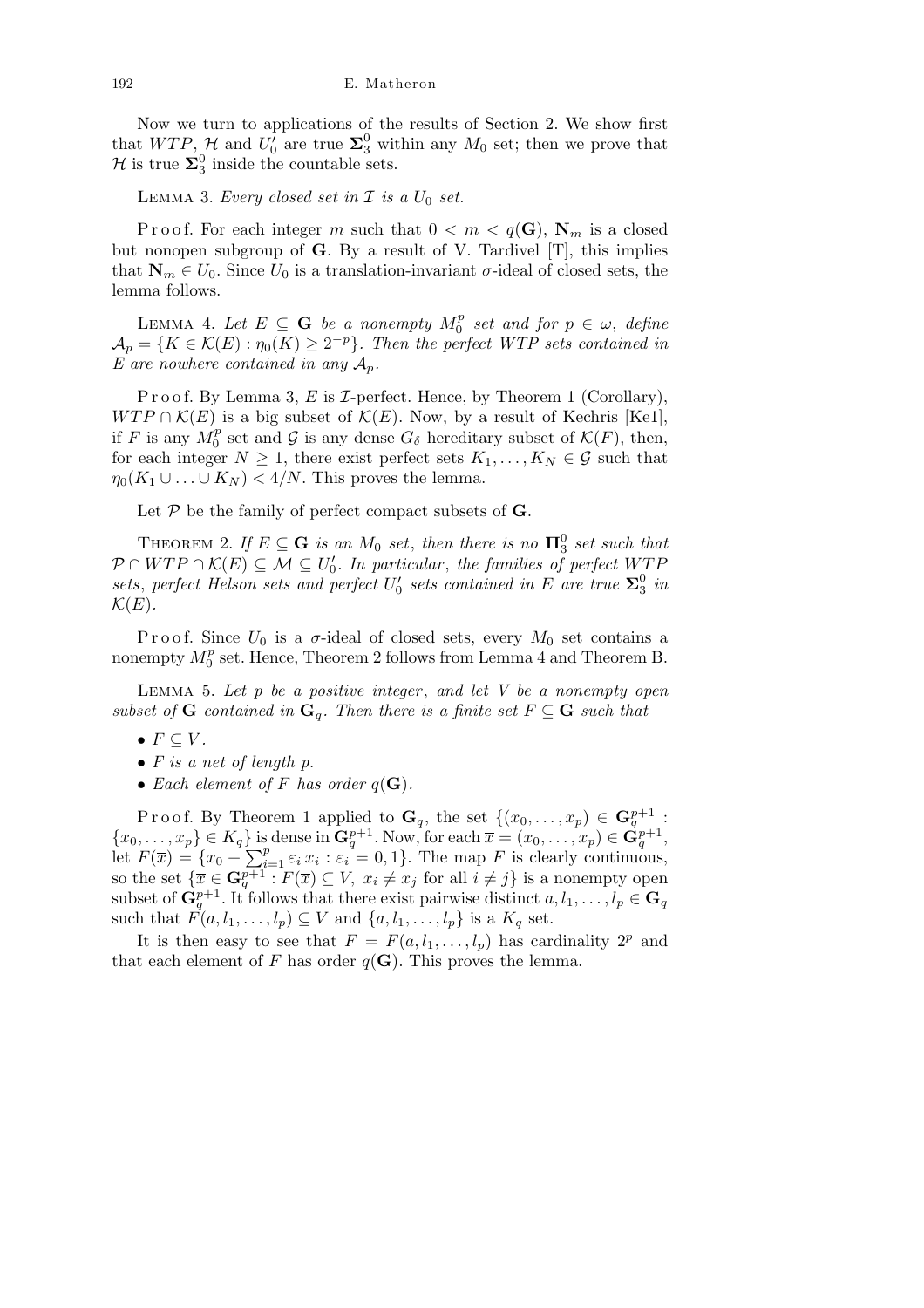THEOREM 3. *There exists a continuous map*  $\alpha \mapsto E(\alpha)$  *from*  $2^{\omega}$  *into*  $\mathcal{K}(\mathbf{G})$  *such that* 

- For each  $\alpha \in 2^{\omega}$ ,  $E(\alpha)$  *is a convergent sequence.*
- *If*  $\alpha \in \mathbf{W}$ , then  $E(\alpha)$  *is the union of finitely many*  $K_q$  *sets.*
- *If*  $\alpha \notin \mathbf{W}$ , *then*  $E(\alpha)$  *contains arbitrarily long nets.*

*In particular, the countable Helson sets form a true*  $\Sigma_3^0$  *subset of*  $\mathcal{K}_{\omega}(\mathbf{G})$ *.* 

Proof. By Theorem 1 and Lemma 5, we can apply Theorem B with *X* = **G**<sub>*q*</sub>,  $\mathcal{G} = K_q \cap \mathcal{K}(X)$ ,  $\mathcal{B} = {\emptyset}$  ∪ { $\{x\} : x \in X$ } and  $\mathcal{A}_p = \{K \in \mathcal{K}(X) :$ *K* does not contain any *p*-net*}*.

Notice that *H∩Kω*(**G**) is not **Σ** 0 3 in *K*(**G**). In fact, it is not even Borel. To see this, take an independent  $M_0$  set  $E \subseteq G$  (a *Rudin set*, see [LP]). Then  $\mathcal{K}_{\omega}(E)$  is not Borel in  $\mathcal{K}(\mathbf{G})$ , since *E* is uncountable. But every countable independent compact set is Helson (see [KL]). Hence  $\mathcal{H} \cap \mathcal{K}_{\omega}(E) = \mathcal{K}_{\omega}(E)$ is not Borel in  $K(G)$ . The same example shows that we cannot "localize" Theorem 3 within an arbitrary  $M_0$  set.

To conclude this paper, we briefly discuss other examples of natural  $\Sigma_3^0$ in harmonic analysis.

Very close to the  $U_0'$  sets are the  $U'$  sets (see [KL]) and the  $U_2'$  sets of R. Lyons [Ly], which also form  $\Sigma_3^0$  subsets of  $\mathcal{K}(\mathbb{T})$ . In fact, one has the inclusions  $WTP \subseteq U' \subseteq U'_0$ , so (by Theorem 2) *U'* and  $U'_2$  are true  $\Sigma_3^0$ . For *U'* sets, there is a more precise "local" result: if *E* is any closed set of multiplicity, then  $U' \cap \mathcal{K}(E)$  is a true  $\Sigma_3^0$  of  $\mathcal{K}(E)$ . This can be deduced from our criteria, using the family of Dirichlet sets rather than the family of  $K_q$  sets.

Other examples in the circle group are the *p-Helson sets* introduced by M. Gregory [G]. A compact set  $K \subseteq \mathbb{T}$  is *p*-Helson (say  $K \in \mathcal{H}_{(p)}$ ) if every continuous function on  $K$  is the restriction of a continuous function on  $\mathbb T$ whose Fourier series belongs to  $l^p(\mathbb{Z})$ . Obviously,  $\mathcal{H}_{(1)} = \mathcal{H}$ ,  $\mathcal{H}_{(p)} \subseteq \mathcal{H}_{(p')}$  if  $p \leq p'$ , and  $\mathcal{H}_{(2)} = \mathcal{K}(\mathbb{T})$ .

It is shown in [G] that for  $p > 1$ ,  $\mathcal{H}_{(p)}$  is a  $\sigma$ -ideal of  $\mathcal{K}(\mathbb{T})$ , and that a compact set *K* is *p*-Helson if and only if for all  $\mu \in M(K)$ ,  $\|\mu\|_M =$  $\inf \{ ||\mu - \lambda||_M + ||\widehat{\lambda}||_{l^q} : \lambda \in M_q(\mathbb{T}) \},$  where  $M_q(\mathbb{T}) = \{ \lambda \in M(\mathbb{T}) : \widehat{\lambda} \in l^q(\mathbb{Z}) \}$ (and  $q = p/(p-1)$ ). Using this, it is not hard to check that  $\mathcal{H}_{(p)}$  is  $G_{\delta}$  in  $\mathcal{K}(\mathbb{T}).$ 

Now, let  $H$  be the family of compact subsets of  $T$  which are  $p$ -Helson for some  $p \in ]1,2[$ . It follows from the preceding remarks that  $\mathcal{H}$  is a big  $\Sigma_3^0$ ideal of  $\mathcal{K}(\mathbb{T})$ . Moreover, it is also shown in [G] that for any  $p < 2$ ,  $\mathcal{H}_{(p)}$  is a proper subset of  $\tilde{\mathcal{H}}$ ; and it is not difficult to deduce from the proof that this is true in any open subset of T. Thus Theorem A applies, and we conclude that  $\widetilde{\mathcal{H}}$  is a true  $\Sigma_3^0$  subset of  $\mathcal{K}(\mathbb{T})$ .